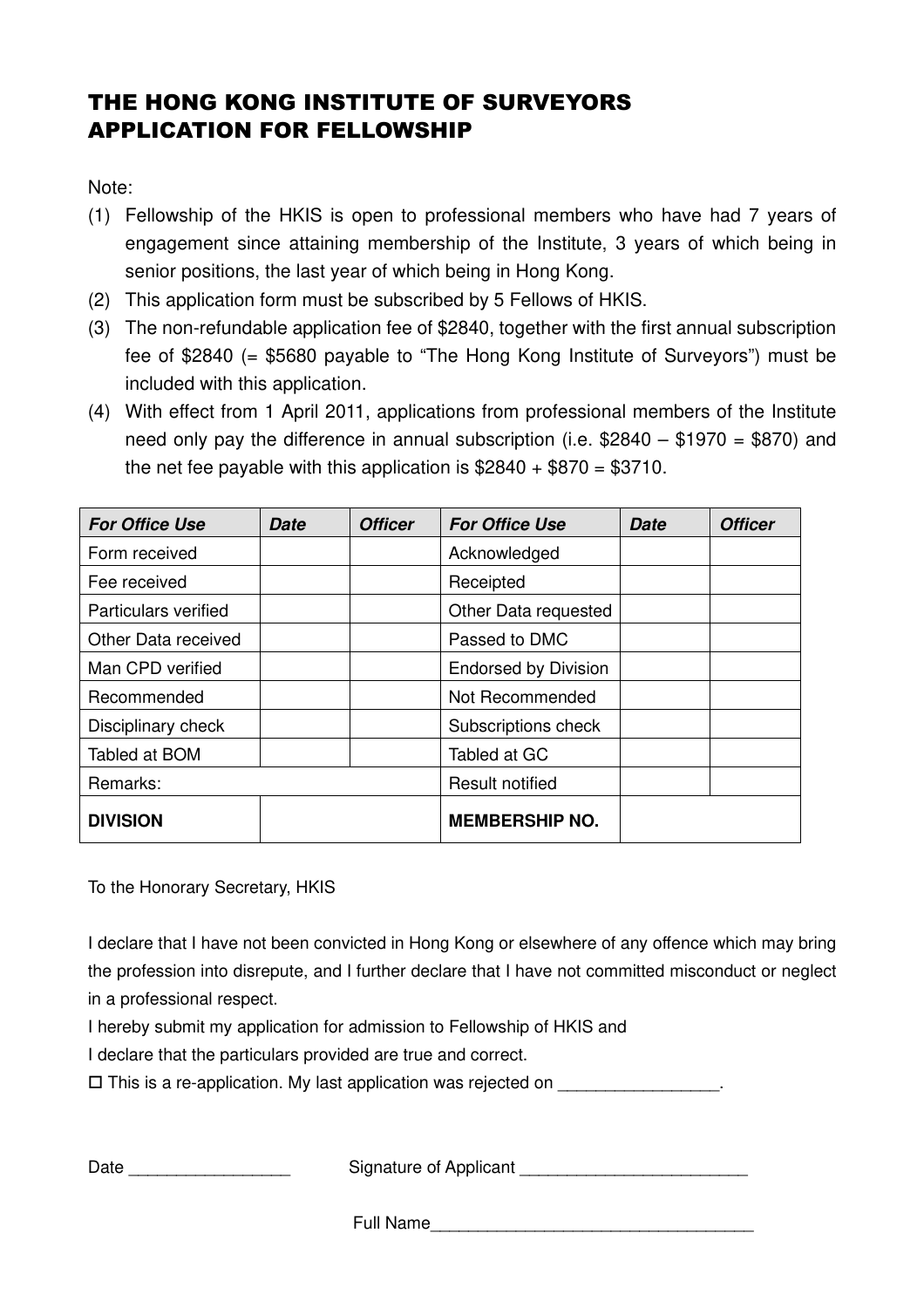## Please complete in block letters

| <b>Personal Particulars</b>                                                                                                                                                                                                                                                                               |                                        |           |               |  |          |  |  |
|-----------------------------------------------------------------------------------------------------------------------------------------------------------------------------------------------------------------------------------------------------------------------------------------------------------|----------------------------------------|-----------|---------------|--|----------|--|--|
| Surname<br>Mr. / Miss                                                                                                                                                                                                                                                                                     | Given Names in full (as shown on HKID) |           |               |  |          |  |  |
| 姓名                                                                                                                                                                                                                                                                                                        | HKIS Membership No.                    |           | Year of Birth |  |          |  |  |
| Correspondence address                                                                                                                                                                                                                                                                                    |                                        |           |               |  |          |  |  |
| Contact telephone no.                                                                                                                                                                                                                                                                                     | Email address                          |           |               |  |          |  |  |
| <b>Particulars of Professional Engagement</b>                                                                                                                                                                                                                                                             |                                        |           |               |  |          |  |  |
| I am a Member of _____________________________Division admitted on (date) __________                                                                                                                                                                                                                      |                                        |           |               |  |          |  |  |
| I am also a Member of __________________________ Division admitted on (date) ____                                                                                                                                                                                                                         |                                        |           |               |  |          |  |  |
| I have completed _____________________ hours of Mandatory CPD in the preceding 3 years.                                                                                                                                                                                                                   |                                        |           |               |  |          |  |  |
| $\Box$ (Attach CPD Record Template or log sheets if available, to expedite processing.)                                                                                                                                                                                                                   |                                        |           |               |  |          |  |  |
| My professional practice in the preceding 7 years is tabulated below                                                                                                                                                                                                                                      |                                        |           |               |  |          |  |  |
| Engagement                                                                                                                                                                                                                                                                                                | Position                               | Location  |               |  | Duration |  |  |
|                                                                                                                                                                                                                                                                                                           |                                        |           |               |  |          |  |  |
|                                                                                                                                                                                                                                                                                                           |                                        |           |               |  |          |  |  |
|                                                                                                                                                                                                                                                                                                           |                                        |           |               |  |          |  |  |
|                                                                                                                                                                                                                                                                                                           |                                        |           |               |  |          |  |  |
| <b>Subscription by 5 Fellows</b><br>(At least 3 subscribers should be members of the same Division as the applicant.)<br>(Not more than 2 subscribers should be from the same organization as the applicant.)<br>(Subscribers may be required to testify the suitability of the applicant for admission.) |                                        |           |               |  |          |  |  |
| Full Name / Mem. Grade & No. (Division)                                                                                                                                                                                                                                                                   | Organization                           | Signature |               |  | Date     |  |  |
| Full Name / Mem. Grade & No. (Division)                                                                                                                                                                                                                                                                   | Organization                           | Signature |               |  | Date     |  |  |
| Full Name / Mem. Grade & No. (Division)                                                                                                                                                                                                                                                                   | Organization                           |           | Signature     |  | Date     |  |  |
| Full Name / Mem. Grade & No. (Division)                                                                                                                                                                                                                                                                   | Organization                           |           | Signature     |  | Date     |  |  |
| Full Name / Mem. Grade & No. (Division)                                                                                                                                                                                                                                                                   | Organization                           |           | Signature     |  | Date     |  |  |